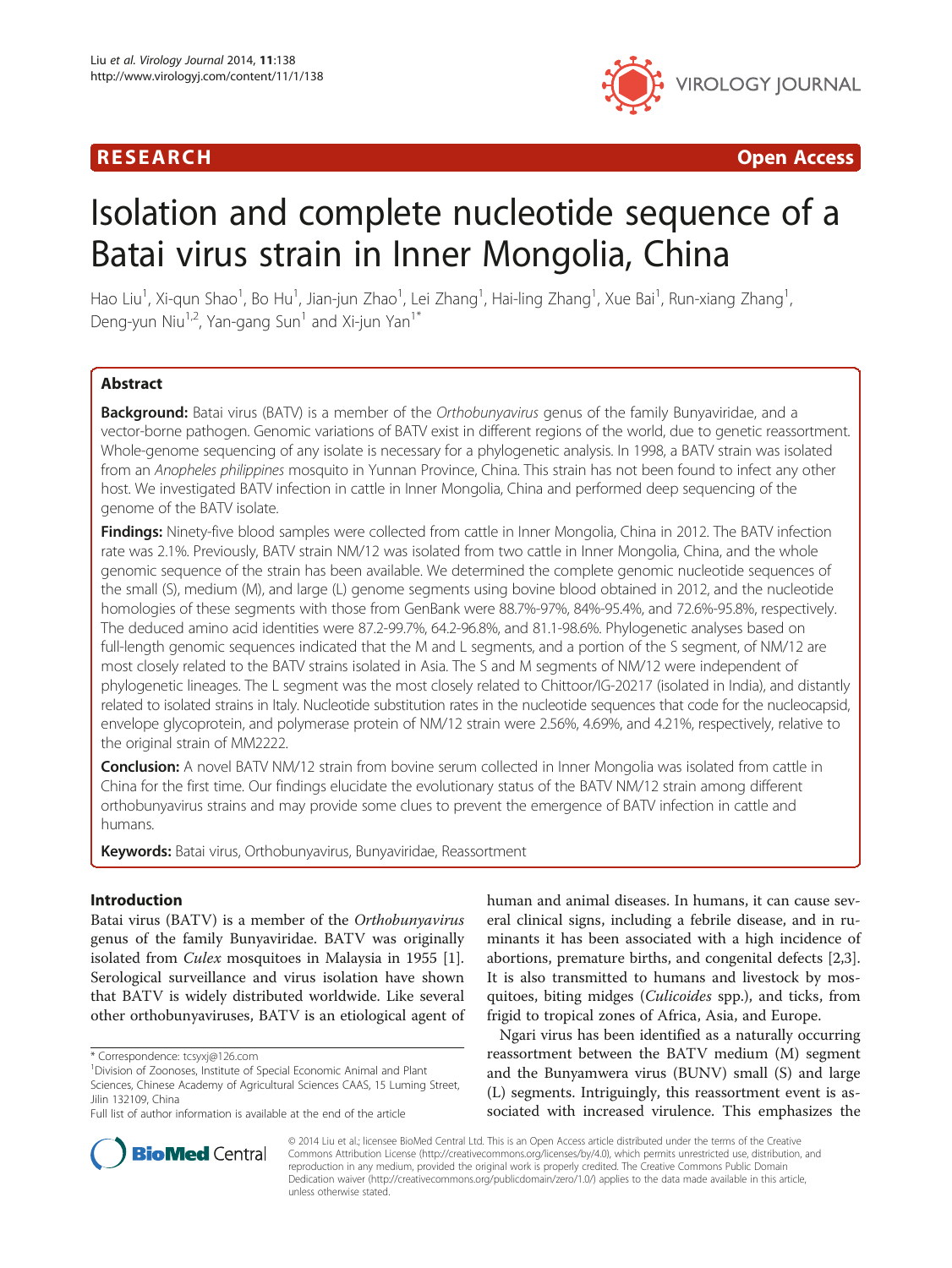need for full-length characterization of all three genomic segments of bunyaviruses and an understanding of the pathogenicity in susceptible animals to better identify newly emerging viruses with potential significance for human and animal health.

The BATV genome is a single-stranded RNA comprising the S, M, and L segments, which respectively encode the nucleocapsid, envelope glycoprotein, and polymerase protein. Species of Orthobunyavirus are able to increase their genetic diversity through reassortment of genome segments during mixed infections [[2\]](#page-6-0). BATV may also participate in genome segment reassortments with other viruses, which may produce new viruses with higher virulence. For example, Ngari virus is a genetic reassortment containing the M segment from BATV and the S and L segments from Bunyamwera virus [[4](#page-6-0)].

Groseth et al. reported the full length sequences of MM2222, Chittoor/IG-20217, UgMP-6830, and MS50 strains of BATV isolated from Asian countries [\[5](#page-6-0)]. The nucleotide homologies of complete genomic sequences among BATV strains in Japan, Malaysia, India, and other Asian countries is 88.7%-97.9%, which is higher than that between Asia and European countries (84.7%-91.9%). The status of BATV as a vector-borne pathogen, its propensity for genetic reassortment, and its genomic variation in different parts of the world suggests that there may be much to be gained from whole-genome sequencing of isolates. Currently genomic analysis has been performed on the BATV strain YN92-4, isolated from an Anopheles philippines mosquito found in Yunnan Province, China in 1998 [\[6\]](#page-6-0). However, BATV infection has not been reported in other hosts in China.

Inner Monglolia where the BATV NM/12 strain was recently isolated from cattle is a remote province far from Yunnan province, China. Furthermore, the two strains (YN92-4 and NM/12) in China were isolated from the two different hosts (Anopheles philippines and cattle). However, the complete genomic sequence of these emerging strains is lacking in the literature, and the homology between the two isolates and whether any reassortment exists are unknown. In the present study, we investigated the prevalence of BATV infection in cattle in Inner Mongolia, China and performed deep sequencing of the genome of the BATV isolate.

# Materials and methods

# Case description and sample collection

During the course of surveillance for arboviral diseases in domestic animals, bunyavirus-like viruses were isolated in Inner Mongolia, China (110°46′-112°10′N, 40° 51′-41°8′E). Infected cattle were initially mildly febrile, with loss of appetite and difficulty in maintaining balance. Ninety-five blood samples were collected from sentinel cattle in herds scattered across different locations in Inner Mongolia in 2012. No virus-causing illness was reported among these cattle.

# Virus proliferation

The hepatized blood was centrifuged and separated into plasma and blood cells. The blood cells were washed with phosphate-buffered saline and the plasma and blood cells were resuspended in PBS and stored at −80°C until virus isolation.

A litter of suckling mice  $(n = 15)$  was divided into three groups ( $n = 5$  each). Five mice in one group were inoculated intracerebrally with 20 μL of serum suspensions in brain. The other five mice from the same litter were inoculated intracerebrally with Dulbecco's modified Eagle's medium supplemented with 2% fetal bovine serum as controls. The mice inoculated with the suspensions made from the cattle serum showed apparent paralysis with a lack of appetite on day 3 post-inoculation when all animals, including the healthy control mice, were euthanized. Brain tissues were collected from the paralyzed or control mice and tissues from the respective groups were pooled. The animal experimental protocols were approved by the Institutional Animal Care and Use Committee (IACUC) of the Chinese Academy of Military Medical Science, Changchun, China (10ZDGG007).

Brain tissue suspension (20 μL) was propagated in Vero cells in complete minimum essential medium supplemented with 5% fetal calf serum and 1% penicillin (10,000 U/mL)/streptomycin (10,000  $\mu$ g/mL) at 37°C in a 5% CO<sub>2</sub> environment for 72 h. The cytopathogenic effects were observed in the Vero cell cultures inoculated with the brain tissue suspensions of suckling mice. The cells with cytopathogenic effects (CPEs) were frozen/thawed three times and the supernatant was collected and inoculated vero cells again. The plaques were picked out. The above process was repeated for approximately ten rounds until enough virus was amplified. The supernatants containing BATV was resuspended and examined under a transmission electron microscope (TEM) after negative staining.

# Animal challenge test

Twenty-five healthy domestic suckling mice and threeweek-old mice free of BATV antibodies were divided into five groups. Samples (0.02 or 0.05 mL) containing  $10^5$  of 50% tissue culture infective dose (TCID<sub>50</sub>) of the NM/12 strain was inoculated into brain of the suckling and 3-week-old mice, with mock inoculated phosphate buffered saline (PBS) as the control group. Clinical signs of each mouse were observed daily. From the fifth day post-inoculation, samples of dead suckling mice and serum suspensions from three-week-old mice were collected for polymerase chain reaction (PCR) with P1 and P2 primers to detect BATV.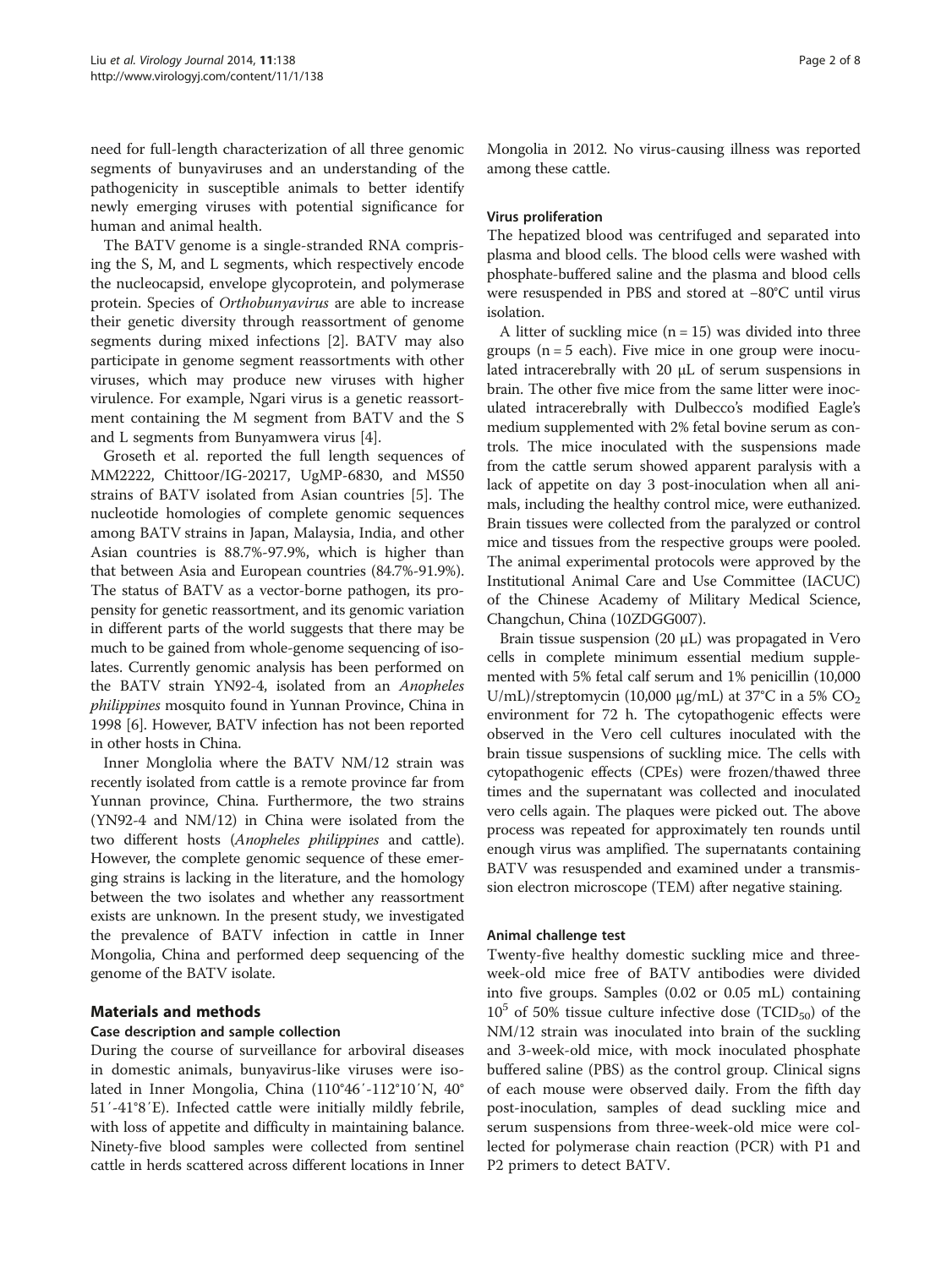To identify the isolated viruses, total RNA was extracted from supernatants of the serum suspensions of cattle, suckling mice, and cell culture that showed CPEs using a TaKaRa MiniBEST Viral RNA/DNA Extraction Kit (TaKaRa China, Dalian, P.R. China) in accordance with the manufacturer's instructions. The denatured RNA was incubated at 42°C for 50 min to perform first-strand cDNA synthesis using reverse-transcription (RT)-PCR with random primers, as previously described [[7](#page-6-0)].

# Nucleotide sequencing of the BATV NM/12 genomes

To detect BATV in the suspensions of cattle, suckling mice, and cell culture, PCR to amplify the M gene with M gene-specific primers (Table 1) was performed using the virus RNA from the above as template. All sequences were synthesized at Shanghai Sangon Biological Engineering Technology and Service, Shanghai, China.

Sequences of oligonucleotide primers (Table 1) were designed according to the BATV Genbank genome sequences JX846603, AB257763, and JX846595 that coded for the nucleocapsid, envelope glycoprotein, and polymerase

| Table 1 Primers used to amplify and sequence the complete BATV S, M, and L segments |  |
|-------------------------------------------------------------------------------------|--|
|-------------------------------------------------------------------------------------|--|

| Segment primer   | Sequence (5' to 3')         | Amplicon size (nt) |
|------------------|-----------------------------|--------------------|
| S segment primer |                             |                    |
| BATAS1F          | 5'-GAATTCAATGATGTCGCTGCT-3' | 818                |
| <b>BATAS1R</b>   | 5'-CAATTTGCTGTGCTCTTTCTG-3' |                    |
| 3'S-Inner Primer | 5'-CTAGCAAAGTTTGGCATCAGC-3' |                    |
| 3'S-Outer Primer | 5'-GGGTGGAAGAAGACAAATGTG-3' |                    |
| 5'S-Inner Primer | 5'-GGGTCAAAAGTACTGCTGGTG-3' |                    |
| 5'S-Outer Primer | 5'-GTGTAGATACGCTTAAAGTTA-3' |                    |
| M segment primer |                             |                    |
| BATAM1F          | 5'-GATGTTGCTACTTCTTGTCTT-3' | 2013               |
| BATAM1R          | 5'-AGTTTTGTAATACCAGTTGTG-3' |                    |
| BATAM2F          | 5'-CAACTGAGTCACTCTTTTATG-3' | 1973               |
| BATAM2R          | 5'-CATAATCTTGTTTTGTGGAGG-3' |                    |
| BATAM3F          | 5'-CTGCAGTTTTAAGATTGTTTC-3' | 480                |
| BATAM3R          | 5'-TGTTTTATTTCCTGTAGGTAC-3' |                    |
| 3'M-Inner Primer | 5'-GTACCTACAGGAAATAAAACA-3' |                    |
| 3'M-Outer Primer | 5'-TGATGTTTAAACTTAGAGATG-3' |                    |
| 5'M-Inner Primer | 5'-GAGGCAAAATTCTGATATAGC-3  |                    |
| 5'M-Outer Primer | 5'-ATITTITICATATATTATTIC-3' |                    |
| L segment primer |                             |                    |
| <b>BATAL1F</b>   | 5'-AAAAATGGATGATCAGATGTA-3' | 2025               |
| BATAL1R          | 5'-TTCTCTGCTATATAATCTTTG-3' |                    |
| <b>BATAL2F</b>   | 5'-TCGATATATGATAATGAATTC-3' | 2021               |
| <b>BATAL2R</b>   | 5'-CTAAACCAACTAAAGCTATCA-3' |                    |
| BATAL3F          | 5'-TTAAGAGTCGTCATGATATAC-3' | 1952               |
| BATAL3R          | 5'-TGATAATACAACAGGACAGAC-3' |                    |
| BATAL4F          | 5'-TAAAAAGAAATGAAGAAGGAC-3' | 945                |
| BATAL4R          | 5'-CTTAGAAAAAGGTGAACATGG-3' |                    |
| 3'L-Inner Primer | 5'-CAACTGGACCAAGATGCTAAA-3' |                    |
| 3'L-Outer Primer | 5'-CTGCCTTCTACATAAATACAG-3' |                    |
| 5'L-Inner Primer | 5'-GTTCCAACTGATACTTTATAG-3' |                    |
| 5'L-Outer Primer | 5'-GTATTTTTTATAAGTAATCTC-3' |                    |
| P1               | 5'-ATAGAATCAGCAATAGCAAGC-3' | 550                |
| P <sub>2</sub>   | 5'-ATGATGATCTGTAACCTCTAA-3' |                    |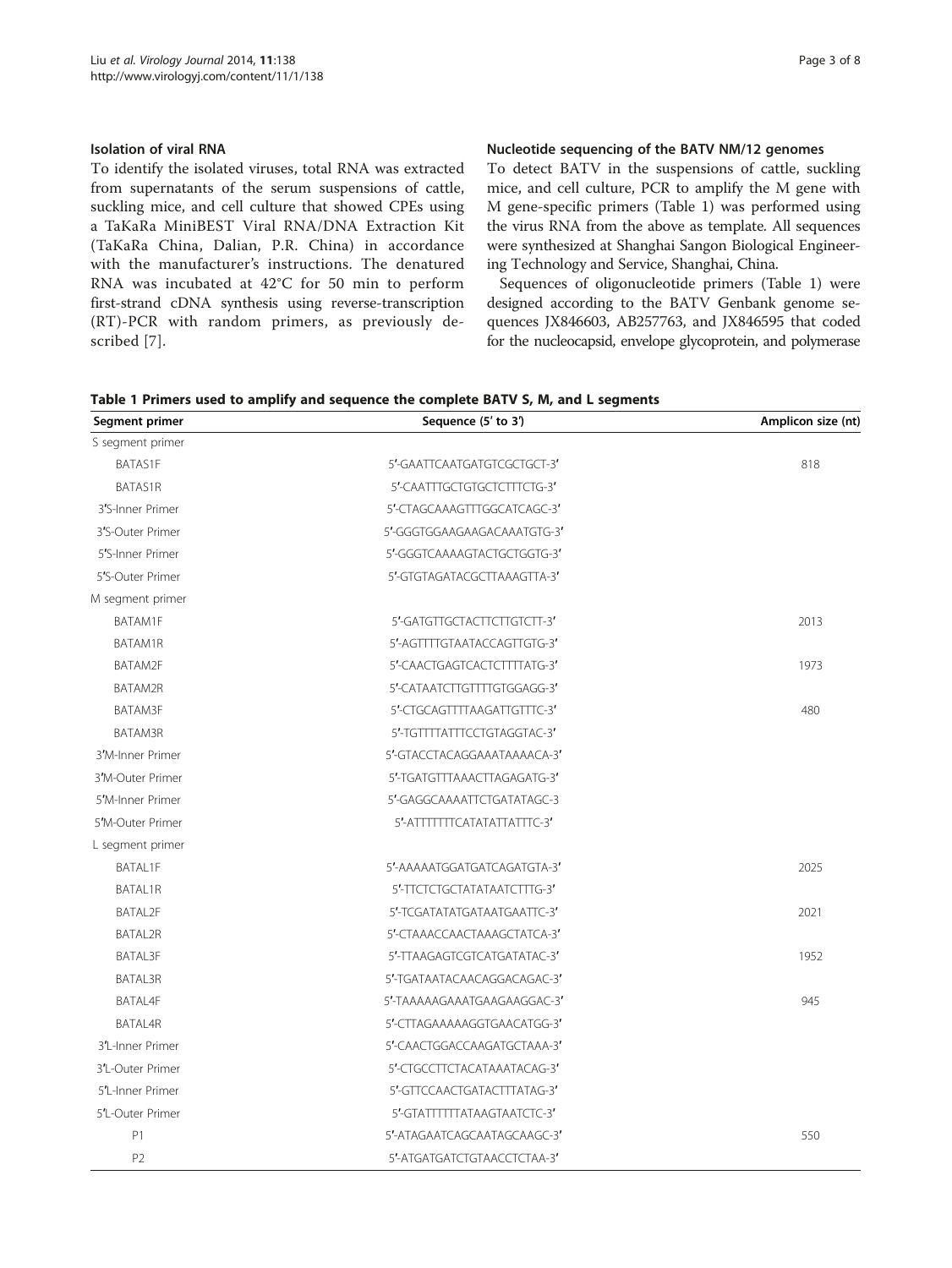<span id="page-3-0"></span>protein, respectively. The 3′ and 5′ termini of these viral genes were amplified by 3′ and 5′ rapid amplification of cDNA ends (RACE) [\[8,9](#page-6-0)]. PCR was carried out using 35 cycles of amplification. The presence of the correct PCR products was confirmed by electrophoresing 10 μL through 1.0% agarose gels. To achieve high-quality consensus sequences and to avoid laboratory PCR artifacts, each entire genome was sequenced at least three times. The amplified fragments were cloned into a pMD18-T vector and further confirmed by sequencing (Shanghai Biological Engineering, Shanghai, China). The full-length genome was compiled using the DNASTAR software program [\[10\]](#page-6-0).

# Public data sets

Full-length genes of the S, M, and L segments from the NM/12 strain were deposited in the GenBank database under accession numbers KJ187038, KJ187039 and KJ187040.

# Multiple alignments and phylogenetic analyses

The BATV strains were used for multiple sequence alignments and phylogenetic analyses, with a description of the history of these strains and their GenBank accession numbers. Multiple sequence alignments and sequence similarity calculations between aligned nucleotide and amino acid sequences were performed using DNASTAR software. Multiple sequence alignments and phylogenetic trees were produced using MEGA 5.2 software and constructed from aligned nucleotide sequences using the neighbor-joining method. The stability of the tree obtained was established by bootstrapping analysis with 1000 replications [\[11\]](#page-6-0).

# Results

# RT-PCR assays of clinical samples for two suspicious pathogens

An emergent BATV strain was isolated in Inner Mongolia, China. It was found that the BATV infection rate in cattle was 2.1% (2/95). The agarose gel electrophoresis results showed that a target fragment of 550 bp in length was amplified by RT-PCR, from RNA extracted from blood samples of the febrile cattle (Figure 1).

## Virus isolation and TEM examination of the cell cultures

At 72 h post-inoculation the suspensions of febrile cattle brain tissue and Vero cell cultures showed a distinct CPE characterized by cell rounding, pyknosis, 'Fleece-Pulling' to the thyrsoid and cell monolayer destruction (data not shown). TEM of negatively stained samples revealed medium-sized particles with a diameter of approximately 50 nm within an envelope, and characteristics of typical of BATV (Figure 2). RT-PCR revealed that the supernatants of cultures were positive only for BATV (Figure 1). The positive PCR products of the M gene from the brain tissue



suspensions and cell cultures were identified by sequence analysis. The 550-bp sequence of the M gene from BATV from the suspensions shared 100% homology with that of Vero isolates.

# Clinical symptoms of the challenged mice

At five-days post-inoculation, suckling mice began to die, and three-week-old mice showed lack of appetite, poor grooming, and difficulty in walking. After 10 and 18 days post-inoculation, all suckling mice died, but three-week-



Figure 2 Electron microscopy of negative-stained Batai virus particles from cattle. Scale bar indicates 100 nm.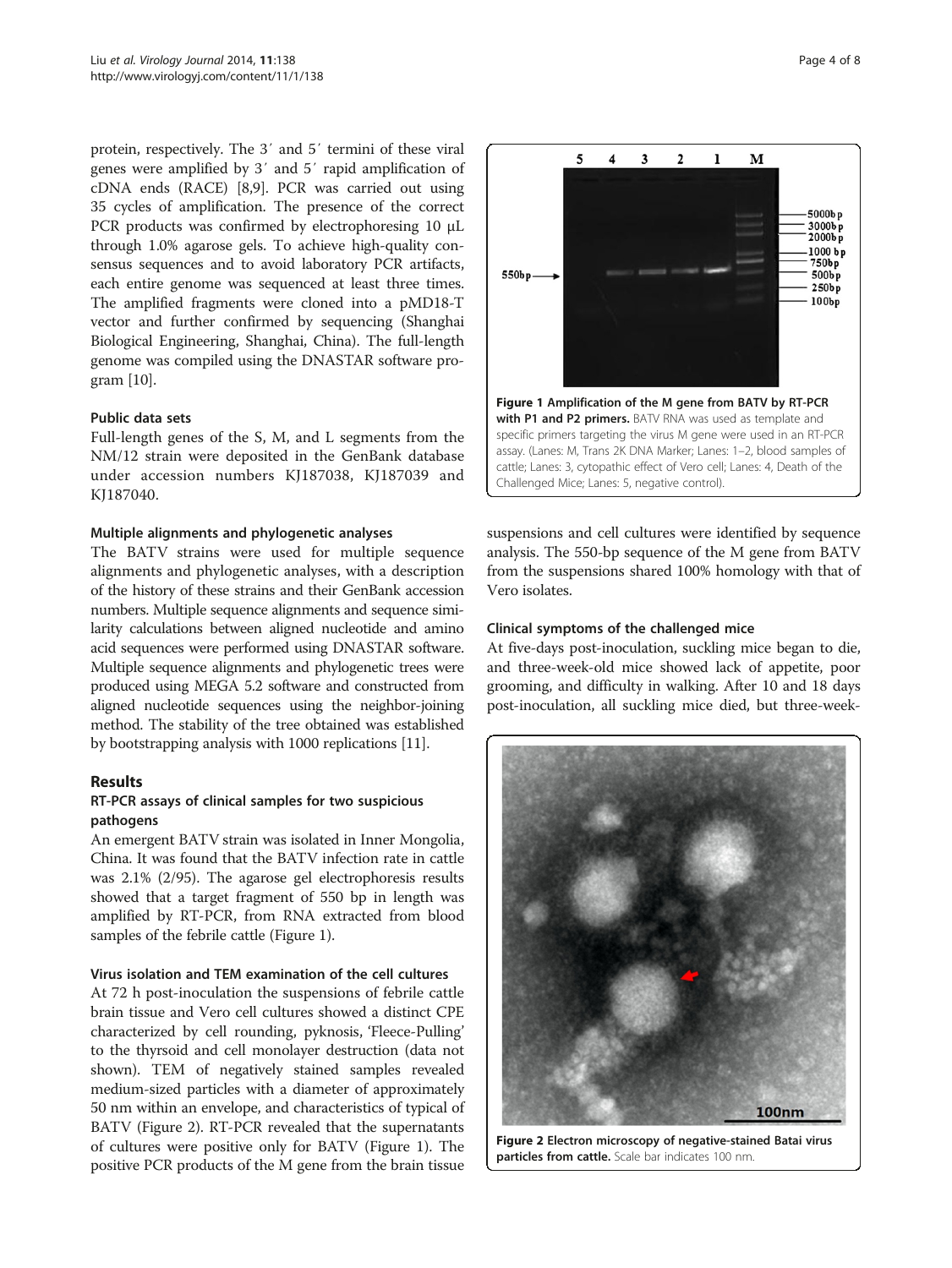<span id="page-4-0"></span>old mice recovered completely and exhibited no signs of infection. RT-PCR assays of the 550 bp sequence of the M gene from BATV from the death of mice were performed (Figure [1](#page-3-0)).

## Complete sequencing of the BATV NM/12 genomes

Nucleotide sequences of individual cDNA fragments and their junctions in the viral genome were obtained. The full-length genome of NM/12 consisted of a 947-nt S segment, a 4405-nt M segment, and a 6870-nt L segment and contained one open reading frame that encode three proteins of 151, 943, or 1395 amino acids (Table 2). The viral RNA segment S was 177 nt in the 5′noncoding region and 68 nt in 3′ noncoding region (in viral RNA orientation). Segment M had 93 and 42 nt in 5′ and 3′ noncoding regions, respectively. The L segment had 68 and 48 nt in 5′ and 3′ noncoding regions, respectively. Full-length genes of S, M, and L segments from the NM/ 12 strain were deposited in the GenBank database under accession numbers KJ187040, KJ187039, and KJ187038, respectively.

# Phylogenetic analysis based on three cloned gene fragments of BATV

The genome was compared with that of other orthobunyaviruses, namely, strains ON-7/B/01 (from Japan), UgMP-6830 (Uganda), Chittoor/IG-20217 (India), MM 2222 (Malaysia), MS50 (Malaysia), and other Batai viruses, to determine how they were related to other partially and fully-sequenced genomes of BATV strains previously reported (Figure [3a](#page-5-0)-c). The S, M, and L segments of NM/12 were most closely related to the BATV strains isolated in Asia. S and M segments of NM/12 strain were independent of phylogenetic lineages. The L segment was the most closely related to Chittoor/IG-20217 (isolated in India) and distantly related to strains isolated in Italy (Figure [3a](#page-5-0)-c). The sequence comparison showed that NM/12 had

several nucleotide substitutions distributing throughout the genome.

In a previous report the 5′ and 3′ termini of each genomic segment were highly conserved among the strains in the above except NM/12 strain which has a few nucleotide substitutions. A total of 36, 202, and 283 nucleotide substitutions were found in S, M, and L segments of the NM/12 strain, respectively (Table 2). The full-length genome analysis indicates that the virus may not have undergone any reassortment. NM/12 shared 92.1% of the S nucleotides, 97.2% of the M, and 93.8% of the L with the original strain of MM2222, and the corresponding deduced amino acid sequence identities were 97.3% in the S, 95.4% in the M, and 95.8% in the L segments (Table 2). Two, 44, and 28 amino acid substitutions were found in the genome of NM/12. Nucleotide substitution rates were 2.56%, 4.49%, and 4.21% in the nucleotide sequences that code for the nucleocapsid, envelope glycoprotein, and polymerase protein, respectively (Table 2).

These findings indicate that there were variations in the S, M, and L gene coding regions in the NM/12 strain compared with the different other strains above. It was reported in a previous study that the YN92-4 strain is only close to the ON-7/B/01 strain isolated from cattle but distal to other strains [\[6](#page-6-0)]. NM/12 strains has shown great changes in nucleotide sequences in different hosts and regions compared to the YN92-4 strain in China. Therefore, the NM/12 strain may have a high potential for evolutional changes. It is possible that variations in the BATV genome may occur constantly to adapt to different environments.

# Discussion

The Batai virus has been isolated from mosquitoes, cattle, pigs, and febrile patients, and has been identified as a naturally occurring genetic reassortant. It is transmitted to humans and livestock by mosquitoes, biting midges (Culicoides spp.), and ticks, from frigid to tropical zones

Table 2 Genome sequence analysis of the NM/12 strain of Batai virus (BATV)

|                    | <b>Size</b>        |              | Nucleotide substitution |                 | Amino acid substitution |                   |
|--------------------|--------------------|--------------|-------------------------|-----------------|-------------------------|-------------------|
| Genome segment     | <b>Nucleotides</b> | Amino acids  | No. of substitutions    | % substitutions | No. of substitutions    | % substitutions   |
| 5'-NCR             | 177                | 0            | 6                       | 5.13            | $\Omega$                | 0.0               |
| S(CDS1) and (CDS2) | 702 and 306        | 234 and 102  | $18$ and $8$            | 2.56 and 2.61   | and 1                   | $0.43$ and $0.98$ |
| $3'$ -NCR          | 68                 | 0            | $\Omega$                | 0.0             | $\Omega$                | 0.0               |
| 5'-NCR             | 93                 | $\mathbf{0}$ | $\Omega$                | 0.0             | $\Omega$                | 0.0               |
| M(CDS)             | 4305               | 1435         | 202                     | 4.69            | 44                      | 3.06              |
| 3'-NCR             | 42                 | $\mathbf{0}$ | $\Omega$                | 0.0             | $\Omega$                | 0.0               |
| 5'-NCR             | 68                 | $\Omega$     | ς                       | 4.41            | $\Omega$                | 0.0               |
| L(CDS)             | 6714               | 2238         | 283                     | 4.21            | 28                      | 1.25              |
| 3'-NCR             | 48                 | $\Omega$     |                         | 0.0             |                         | 0.0               |

The nucleotide sequence of the NM/12 genome was compared with that of the MM2222 strain.

NCR - non-coding region.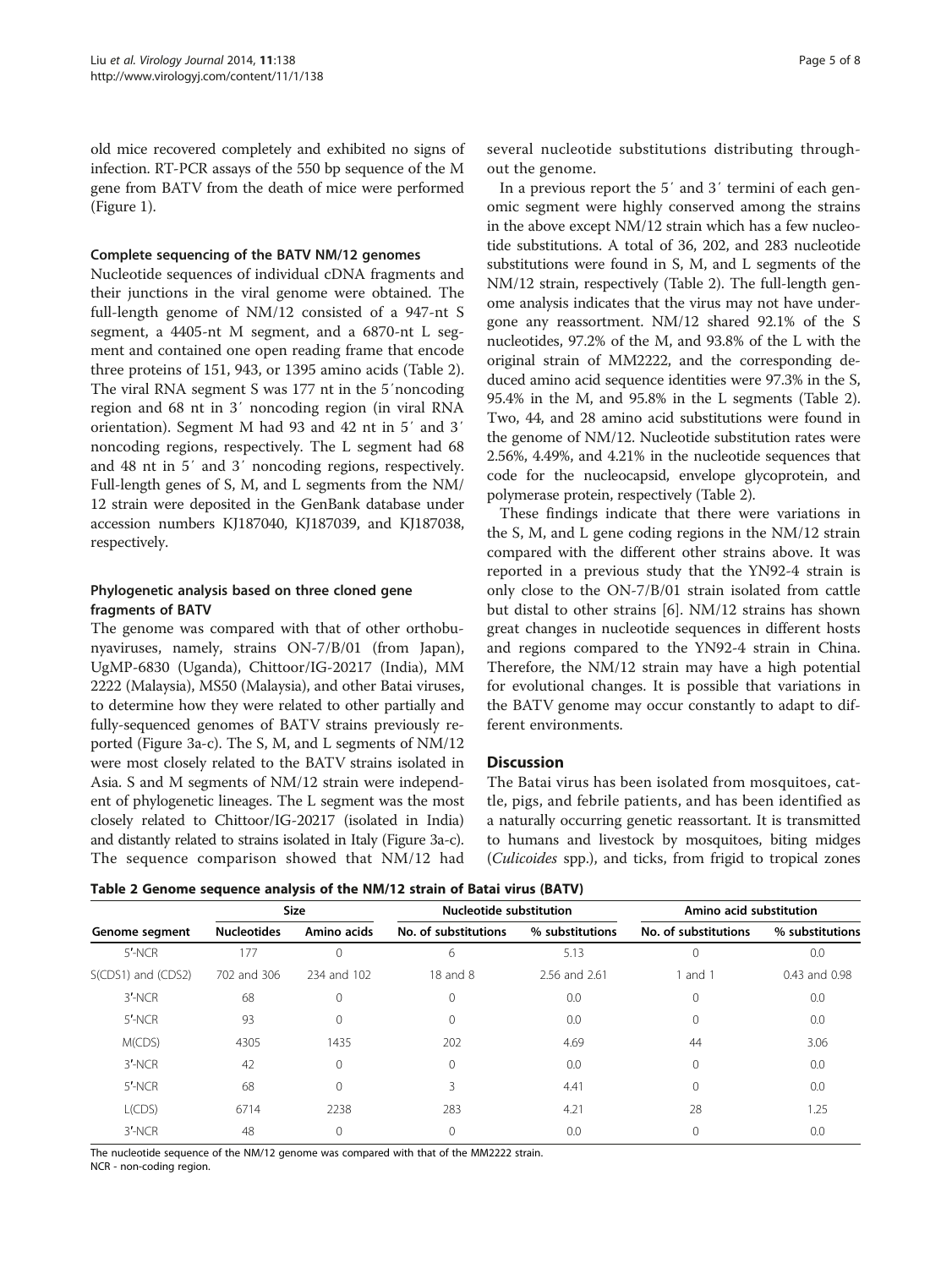<span id="page-5-0"></span>

of Africa, Asia, and Europe. Despite the potential health risks posed by bunyavirus reassortment (for example, the recent emergence of Schmallenberg virus) [[12](#page-7-0)] a lack of complete sequencing data for many of these viruses complicates surveillance and virus identification efforts. Full-length genome sequence data are available for very few orthobunyaviruses [\[5](#page-6-0)].

The genomic sequences of the BATV strains of Japan, Malaysia, India, and other Asian countries share more homologies compared with the strains of Asia and European countries. Yet, they do have genetic differences and a propensity for genetic reassortment. Reassortment between the BATV M segment and the BUNV S and L segments is associated with increased virulence [[13,14\]](#page-7-0). In 1997 and 1998, M segment reassortment between the Batai and Ngari viruses was associated with severe febrile disease outbreaks in East Africa, and

hundreds of thousands of people died from the disease [[4](#page-6-0)]. Genomic reassortments between different viruses within the genus Orthobunyavirus, such as reassortment between the Tinaroo and Jatobal viruses of the Simbu serogroup [\[2](#page-6-0)], have also been previously observed. These findings emphasize the need for fulllength characterization of all three genomic segments of the bunyaviruses to better identify newly emerging viruses with potential significance for human or animal health.

In China, the Batai virus was first isolated from an Anopheles philippines mosquito in Yunnan Province in 1998. Phylogenetic analyses based on the genomic sequences of the S, M, and L segments revealed that the YN92-4 strain isolated in China belongs to the same group as the MM 2222 strain isolated in Malaysia, but the complete genomic sequence has not been published.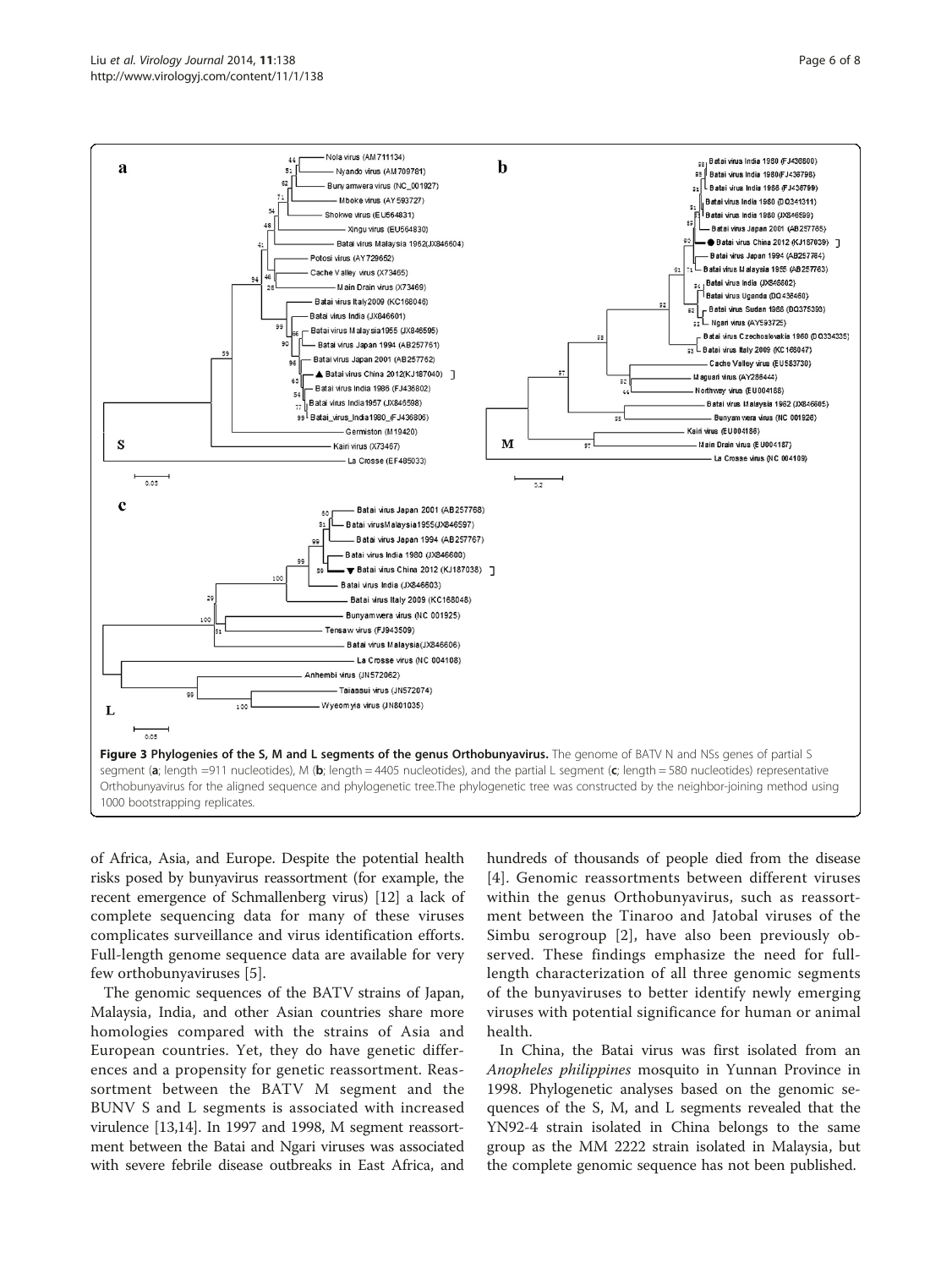<span id="page-6-0"></span>In the present study, we first isolated a novel Batai virus NM/12 strain from bovine serum in the Inner Mongolian region of China and performed the complete genome sequencing of the emerging BATV NM/12 strain. This is the first report of a BATV strain isolated from cattle in China. To elucidate the phylogenic relationship of the NM/12 strain, we carried out multisegment phylogenetic analyses of the NM/12 strain and all other strains in GenBank. We found that the NM/12 strain is closely related to strains in different regions of Asia and distantly related to European BATV strains. Based on partial sequencing, NM/12, ON-1/E/94, and ON-7/B/01 appeared in the same phylogenetic lineage but diverged at different times despite that both were isolated separately from bovine blood in China and Japan.

Our full-length genomic analysis indicated that the virus may not have undergone any reassortment. Homologies of the nucleotide (amino acid) sequences between the S, M, and L segments of NM/12 and the original MM 2222 strain were 92.1% (97.3%), 97.2% (95.4%), and 93.8% (95.8%). The sequence comparison showed that the NM/ 12 strains had a number of nucleotide substitutions that were scattered throughout the genome containing 5′- NCR. In addition, the 5′ NCR nucleotide substitution rate was significantly higher than that of the 3′ NCR. The open reading frames and untranslated region genomic segment were conserved among BATV [[15](#page-7-0)]. Nucleotide substitution rates were 2.56%, 4.49%, and 4.21% in the parts of the genome that code for the nucleocapsid, envelope glycoprotein, and polymerase protein, respectively (Table [2\)](#page-4-0).

Pair-wise alignment of the complete S, M, and L segments of the BATV NM/12 strain with those of the strains in GenBank revealed the phylogenetic relatedness among these BATV strains (Figure [3](#page-5-0)a-c). Unlike the Ngari virus, the NM/12 strain had no genetic reassortment among all the compared viruses but was close to the Batai virus strains isolated in Asian countries, except Japan. The S and M segments of the NM/12 strain were close to ON-7/B/01 isolated from cattle serum in Japan, but they were in different phylogenetic lineages. Only the L segment was closely related to Chittoor/IG-20217 (isolated in India). This finding indicates that all the BATV strains have few variations, and no reassortment among the compared BATV strains was found. This was confirmed by the amino acid divergence shown through complete sequence analysis in this study. However, there are genomic reassortments between different viruses within the genus Orthobunyavirus, such as the reassortment between the Tinaroo and Jatobal viruses.

Batai virus isolated from mosquitoes, cattle, pigs, and febrile patients were identified as naturally occurring reassortants between the BATV M segment and the BUNV S and L segments. This reassortment is associated with increased virulence. BATV antibody was found in fever

patients in Yunnan province, China after the BATV was isolated from Anopheles philippines in Yunnan Province in 1998 [\[13](#page-7-0),[14,16\]](#page-7-0). We found that suckling mice infected with the NM/12 strain had high morbidity, indicating that the NM/12 strain of BATV may also have strong infectivity in other vertebrate hosts. The findings in this study provide further insight into the genetic diversity of Orthobunyavirus and draw attention to the need for prevention of BATV infection in cattle and humans in China.

## Competing interests

The authors declare that they have no competing interests.

## Authors' contributions

LH, YXJ, SXQ participated in the study design. LH, HB, ZJJ, ZRX carried out the immunoassays. ZL, BX, ZHL performed the sequence analysis, and all authors participated in writing and revising the manuscript. All authors have read and approved the final manuscript.

## Acknowledgments

We wish to express our sincere gratitude to Ning-Yi Jin at the Institute of Military Veterinary, Academy of Military Medical Sciences, for their excellent technical assistance. This work was supported by the Technology and Development Program of Jilin Province (20130522089JH).

#### Author details

<sup>1</sup> Division of Zoonoses, Institute of Special Economic Animal and Plant Sciences, Chinese Academy of Agricultural Sciences CAAS, 15 Luming Street, Jilin 132109, China. <sup>2</sup>College of Animal Science and Technology, Qingdao Agricultural University, Qingdao 266109, China.

## Received: 27 March 2014 Accepted: 30 July 2014 Published: 6 August 2014

## References

- 1. Karabatos N: International Catalogue of Arboviruses. Northbrooke, IL: American Society of Tropical Medicine and Hygiene; 1985.
- 2. Yanase T, Kato T, Yamakawa M, Takayoshi K, Nakamura K, Kokuba T, Tsuda T: Genetic characterization of Batai virus indicates a genomic reassortment between orthobunyaviruses in nature. Arch Virol 2006, 151:2253–2260.
- 3. Tsuda T: Congenital abnormalities of cattle caused by the arboviral infection. Yamaguchi J Vet Med 2000, 27:1–18.
- 4. Briese T, Bird B, Kapoor V, Nichol ST, Lipkin WI: Batai and Ngari viruses: M segment reassortment and association with severe febrile disease outbreaks in East Africa. J Virol 2006, 80:5627–5630.
- 5. Groseth A, Matsuno K, Dahlstrom E, Anzick SL, Porcella SF, Ebihara H: Complete genome sequencing of four geographically diverse strains of Batai virus. J Virol 2012, 86:13844–13845.
- 6. Wang F, Lv Z, Wang J, Fu S, Zhang H, Wang Z, Liang G: Sequencing and analysis of the full coding sequence of Batai virus isolated in China. Chin J of Virus 2009, 25:83–87.
- 7. Liu H, Lu HJ, Liu ZJ, Jing J, Ren JQ, Liu YY, Lu F, Jin NY: Japanese encephalitis virus in mosquitoes and swine in Yunnan province, China 2009–2010. Vector Borne Zoonotic Dis 2013, 13:41–49.
- 8. Krishnamurthy S, Samal SK: Nucleotide sequences of the trailer, nucleocapsid protein gene and intergenic regions of Newcastle disease virus strain Beaudette C and completion of the entire genome sequence. J Gen Virol 1998, 79(Pt 10):2419–2424.
- 9. Kumar S, Nayak B, Collins PL, Samal SK: Complete genome sequence of avian paramyxovirus type 3 reveals an unusually long trailer region. Virus Res 2008, 137:189–197.
- 10. Yang DK, Kim BH, Kweon CH, Kwon JH, Lim SI, Han HR: Biophysical characterization of Japanese encephalitis virus (KV1899) isolated from pigs in Korea. J Vet Sci 2004, 5:125–130.
- 11. Kumar S, Tamura K, Nei M: MEGA3: Integrated software for Molecular Evolutionary Genetics Analysis and sequence alignment. Brief Bioinform 2004, 5:150–163.